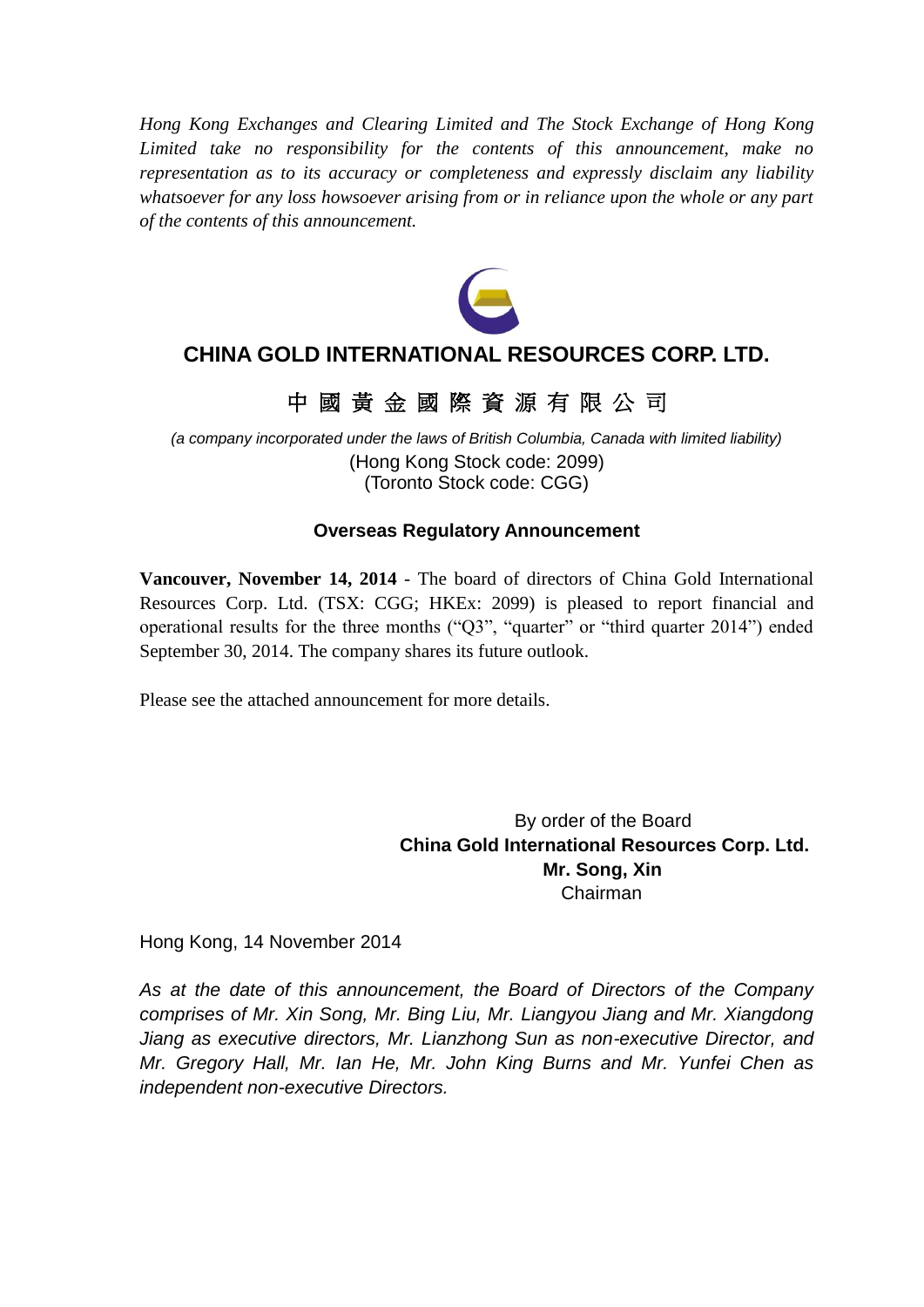## **China Gold International Resources Corp. Ltd.**

**\_\_\_\_\_\_**

### **China Gold International Reports 2014 Third Quarter Results.**

VANCOUVER, November 14, 2014 - China Gold International Resources Corp. Ltd. (TSX: CGG; HKEx: 2099) (the "Company" or "China Gold International Resources") is pleased to report financial and operational results for the three months ("Q3", "quarter" or "third quarter 2014") ended September 30, 2014. The company shares its future outlook.

### *Selected Highlights: Q3 of 2014 Compared to Q3 of 2013*

- Consolidated revenues of US\$89.3 million for the third quarter of 2014 increased by US\$13.6 million or 18%, from US\$75.7 million for the same time period in 2013.
- Jiama Mine's revenues of US\$35.4 million for the third quarter of 2014 increased by 9% or US\$2.8 million, from US\$32.6 million for the same time period in 2013 due to a 31% increase in total copper sold from 8.25 million pounds in Q3 of 2013 to 10.84 million pounds in Q3 of 2014.
- Copper production from the Jiama Mine for the third quarter of 2014 increased by 12% to 4,255 tonnes (approximately 9.4 million pounds) from 3,809 tonnes (approximately 8.4 million pounds) for the same period in 2013 mainly due to higher grade ores mined during the current period.
- CSH Mine experienced higher revenues of US\$53.9 million for the third quarter of 2014 versus US\$43.1 million for the same time period in 2013 due to increased gold production.
- Gold production at the CSH Mine increased by 35% to 48,124 ounces for the third quarter of 2014, from 35,536 ounces for the for the same time period in 2013 primarily due to a faster pace of mining and processing activities related to the commissioning of CSH Expansion.
- Consolidated cost of sales of US\$56.7 million in Q3 of 2014 increased by 17% or US\$8.2 million, from US\$48.5 million for the same time period in 2013. CSH contributed to 76% of the increase in cost of sales, primarily due to higher production volume. Jiama contributed to 24% of the increase in cost of sales. Cost of sales as a percentage of revenue for the Company remained consistent at 64% for the three months ended September 30, 2014 compared to the same time period in 2013.
- Consolidated mine operating earnings of US\$32.6 million in Q3 of 2014 increased by 19% or US\$5.3 million, from US\$27.3 million for the same time period in 2013. Mine operating earnings as a percentage of revenue remained consistent at 36% for the three months ended September 30, 2014 compared to 2013.
- Consolidated general and administrative expenses of US\$5.5 million in Q3 of 2014 decreased by 26% or US\$1.9 million, from US\$7.4 million for the same time period in 2013 as a result of the company-wide cost reduction plan.
- Consolidated income from operations of US\$26.9 million in Q3 of 2014 increased by 36% or US\$7.1 million, from US\$19.8 million for the same time period in 2013.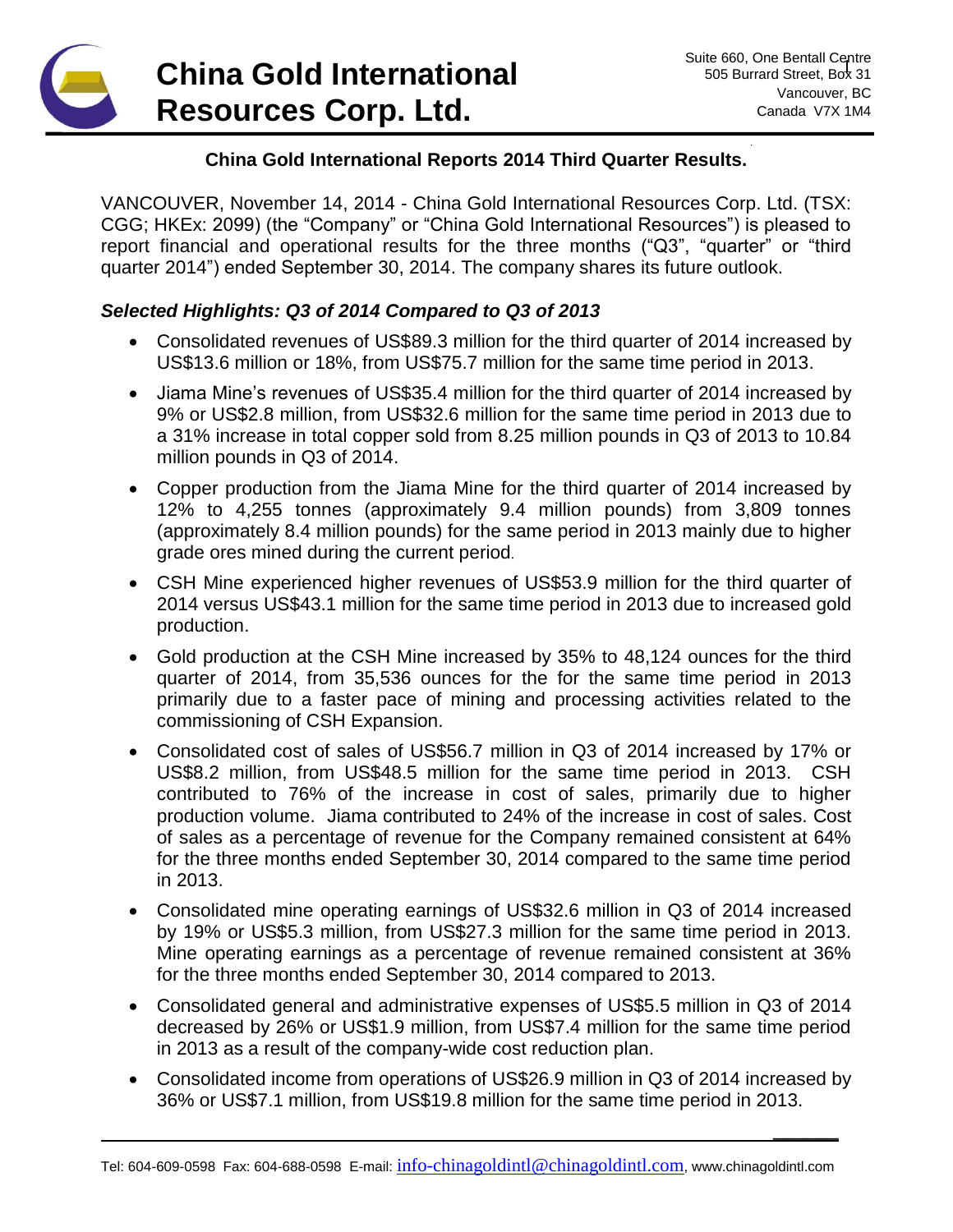

**\_\_\_\_\_\_**

• Net income of the Company of US\$16.4 million for the third quarter of 2014, increased by US\$0.5 million from US\$15.9 million for the same time period in 2013.

#### *The Company continues cost reduction efforts:*

- Total production costs and total cash production costs for the nine months ended September 30, 2014 decreased for both mines compared with the same period in 2013.
- At CSH Mine, total production costs and total cash production costs per ounce of gold for the three months ended September 30, 2014 decreased compared with the same period in 2013, mainly due to more high-grade ores being put on the new leaching pad.
- At Jiama Mine, total production costs and total cash production costs of copper per pound for the three months ended September 30, 2014 decreased compared with the same period in 2013 due to the increase in the grade of ores during the current period.

| <b>CSH Mine</b>                | Three months ended September 30, |                   |             |                   |  |
|--------------------------------|----------------------------------|-------------------|-------------|-------------------|--|
|                                | 2014                             |                   | 2013        |                   |  |
|                                | US\$                             | US\$<br>Per ounce | US\$        | US\$<br>Per ounce |  |
| Total production costs         | 32.125.747                       | 734               | 25.928.646  | 786               |  |
| Adjustments                    | (7,585,119)                      | (173)             | (5,304,557) | (161)             |  |
| Total cash<br>production costs | 24,560,628                       | 561               | 20.624.088  | 625               |  |

| Jiama Mine                     | Three months ended September 30, |                   |             |                   |  |
|--------------------------------|----------------------------------|-------------------|-------------|-------------------|--|
|                                | 2014                             |                   | 2013        |                   |  |
|                                | US\$                             | US\$<br>Per Pound | US\$        | US\$<br>Per pound |  |
| Total production costs         | 29,353,163                       | 2.71              | 28.723.693  | 3.48              |  |
| Adjustments                    | (3,956,245)                      | (0.36)            | (5,289,455) | (0.64)            |  |
| Total cash production<br>costs | 25,396,918                       | 2.34              | 23,434,238  | 2.84              |  |

\* Production costs above include expenditures incurred on the mine sites for activities related to production. The adjustments above include depreciation and depletion, amortization of intangible assets, and selling expenses included in total production costs.

Mr. Bing Liu, the CEO and Executive Director of the Company, commented, "During this challenging time for the industry our company made tremendous efforts in costs reductions on both of our mines. We have also increased capacity and output and we are continuously looking for ways to improve grade and recovery. Due to those efforts we can be proud of our increased revenues and earnings per share this quarter. This low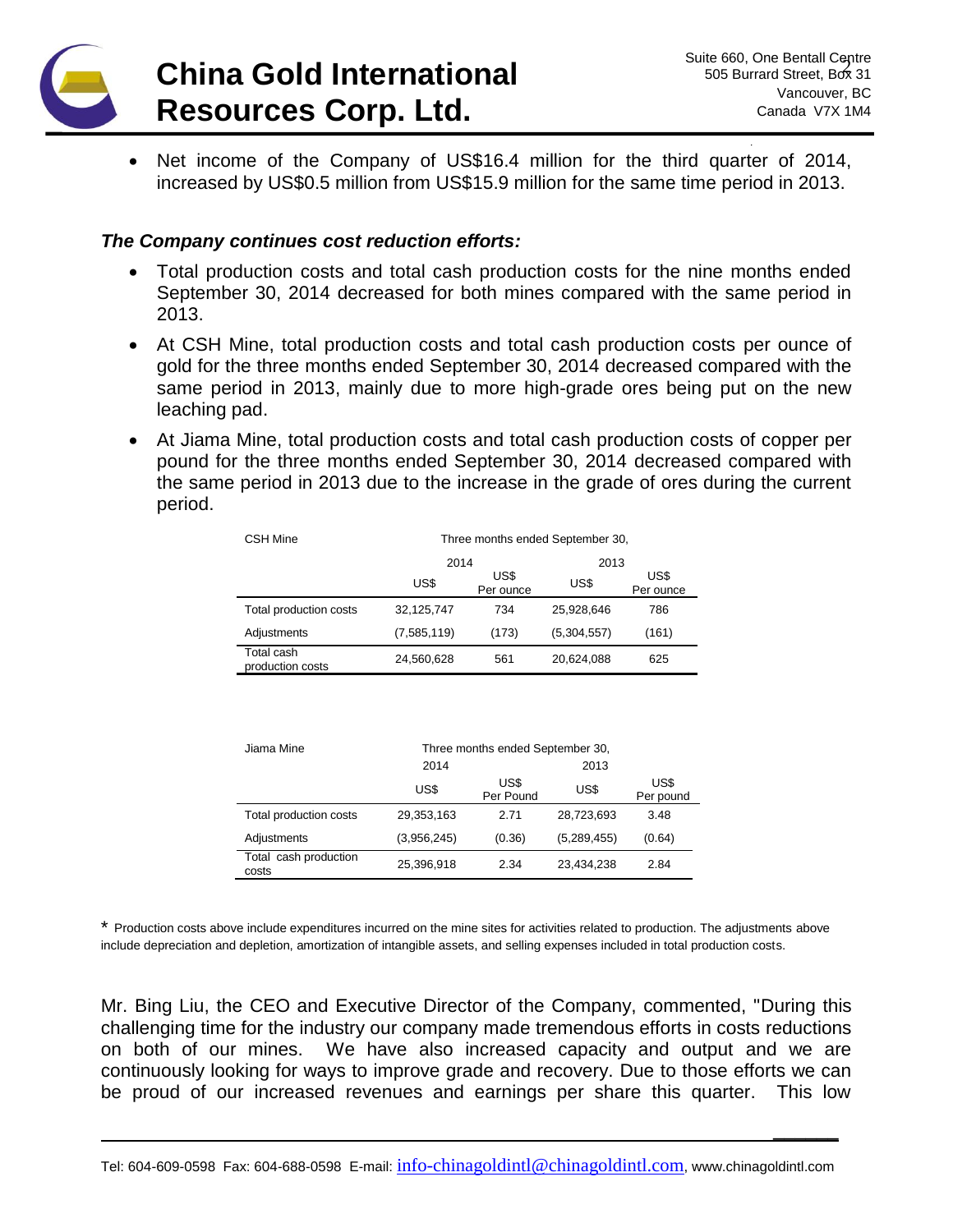## **China Gold International Resources Corp. Ltd.**

**\_\_\_\_\_\_**

commodity price environment could aid us in our acquisition strategy and growth. We are working hard to deliver on the promises to our shareholders."

### *Selected Q3 of 2014 Operational Achievements and Future Outlook*

- On July 17, the Company successfully completed the issuance of bonds in an aggregate principal amount of US\$500 million at an issue price of 99.634%. The three year bond has a coupon rate of 3.5% with a maturity date of July 17, 2017. The bonds are listed on the HKSE. The net proceeds of the Offer will be used for working capital, capital expenditures and general corporate purposes of the Company. The financing costs were significantly lower than the industry standard and the Offer was nearly 15 times oversubscribed.
- On July 4, the Company was assigned a "BBB-" long-term corporate rating with "Stable Outlook" by Standard & Poor's Rating Services ("S&P"). At the same time, S&P assigned the "cnA-" long-term Greater China regional scale rating to the Company.
- S&P also assigned the "BBB-" long-term issue rating and "cnA-" long-term Greater China regional scale rating to the US\$500 million debt offer that the Company announced in a news release dated July 10, 2014.
- On August 14, 2014, the Company revised downward its 2014 annual gold production guidance to 165,000 ounces, which is an 11% increase from the 2013 actual gold output of 148,326 ounces of gold. The downward revision from previously expected 208,000 ounces was due to a longer commissioning and rampup time for the expansion at CSH, caused by repair and reinforcement of the heap leach pad. In addition, the revision is to take into consideration of the longer gold leaching time with an increased heap leach height. The two factors combined resulted in a reduced gold production in the first half of 2014. The Company has sufficient funding and operational and technical expertise to successfully resolve those challenges.
- On August 14, 2014, the Company also revised downward its 2014 copper production guidance to 28.6 million pounds, which is a slight increase from the 2013 actual copper output of 28.3 million pounds. This revision from previously expected 50 million pounds is due to a prolonged power supply shortage experienced at the Jiama Mine in the first quarter of 2014, resulting in a substantial reduction in copper output in the quarter. The management is actively working on a long term solution to power supply shortages during the winter seasons. In addition, the revision is in consideration of lower flotation recovery rate of copper for higher oxide contents at the initial stage of the open pit mining operation.
- To fulfill its growth strategy, the Company is continually working with the Company's controlling shareholder, China National Gold Group Corporation ("CNG"), and other interested parties to identify potential international mining acquisition opportunities.

### *Exploration*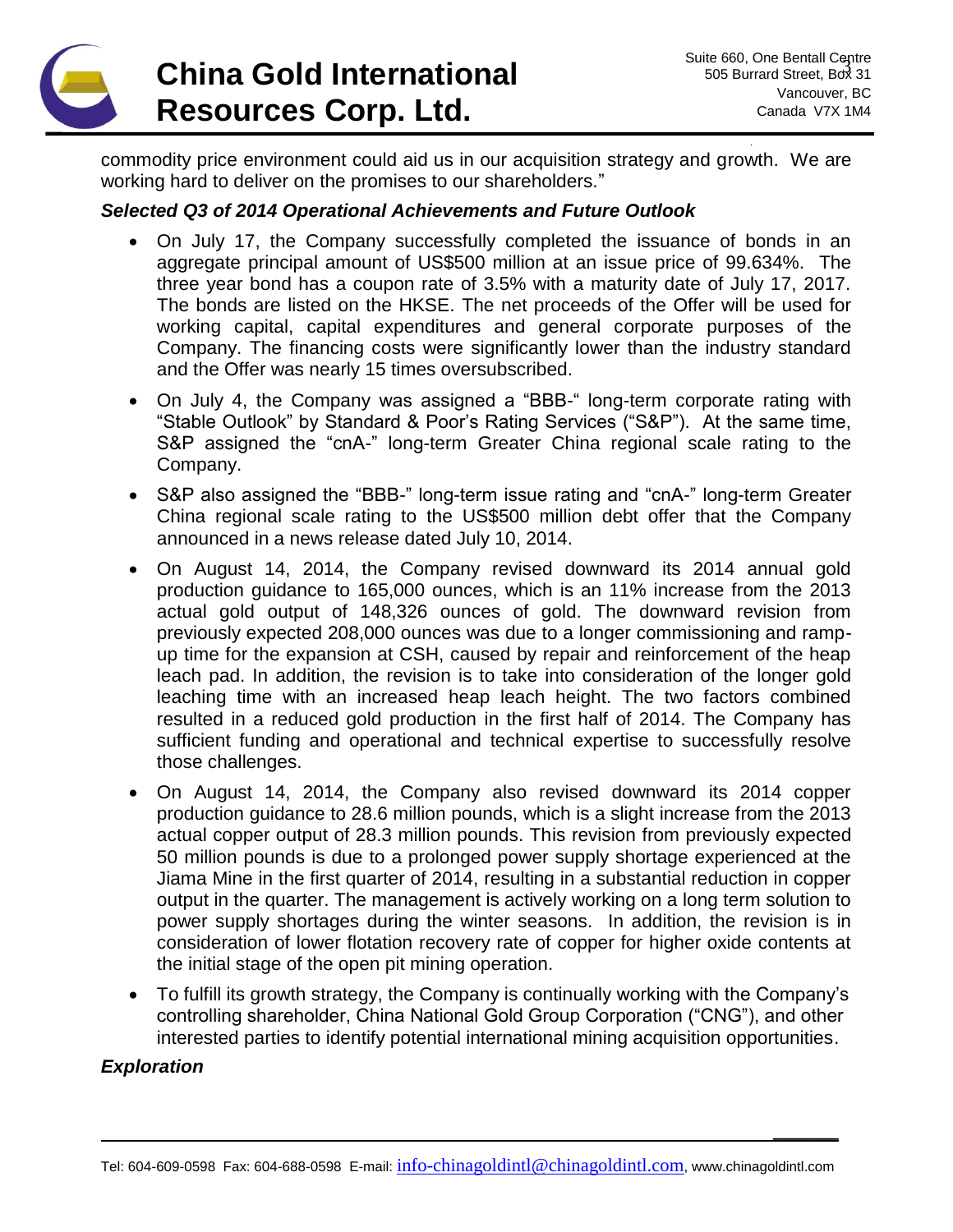# **China Gold International Resources Corp. Ltd.**

**\_\_\_\_\_\_**

- At CSH Mine, the Company conducted a three hole diamond drilling program to test the western extension of mineralization at CSH during the nine months ended September 30, 2014. Abundant pyritic slate, phyllite and schist were intersected with assays pending. The Company continues to conduct surface reconnaissance and exploration for expansion opportunities around the CSH Mine.
- The Company has not carried out any additional exploration at the Jiama Mine in 2014 as it has been focusing on phase II expansion.

For a detailed look at the complete set of the financial statements and MD&A analysts, investors, media and general public are encouraged to visit the Company's website at http://www.chinagoldintl.com/investors/financials, SEDAR at [www.sedar.com](http://www.sedar.com/) or The Stock Exchange of Hong Kong Limited at www.hkex.com.hk or contact the Company with any questions.

### *About China Gold International Resources*

China Gold International Resources Corp. Ltd. is based in Vancouver, BC, Canada and operates both profitable and growing mines, the CSH Gold Mine in Inner Mongolia, and the Jiama Copper-Polymetallic Mine in Tibet Autonomous Region of the People's Republic of China. The Company's objective is to continue to build shareholder value by growing production at its current mining operations, expanding its resource base, and aggressively acquiring and developing new projects internationally. The Company is listed on the Toronto Stock Exchange (TSX: CGG) and the Main Board of The Stock Exchange of Hong Kong Limited (HKEx: 2099).

For additional information:

**Elena M. Kazimirova Investor Relations Manager and Financial Analyst Tel:** +1.604.695 5031 **Email:** [info@chinagoldintl.com](mailto:info@chinagoldintl.com) **Website:** www.chinagoldintl.com

#### *Cautionary Note About Forward-Looking Statements*

*Certain information regarding China Gold International Resources contained herein may constitute forward-looking statements within the meaning of applicable securities laws. Forward-looking statements may include estimates, plans, expectations, opinions, forecasts, projections, guidance or other statements that are not statements of fact. Although China Gold International Resources believes that the expectations reflected in such forward-looking statements are reasonable, it can give no assurance that such expectations will prove to have been correct. China Gold International Resources cautions that actual performance will be affected by a number of factors, most of which are beyond*